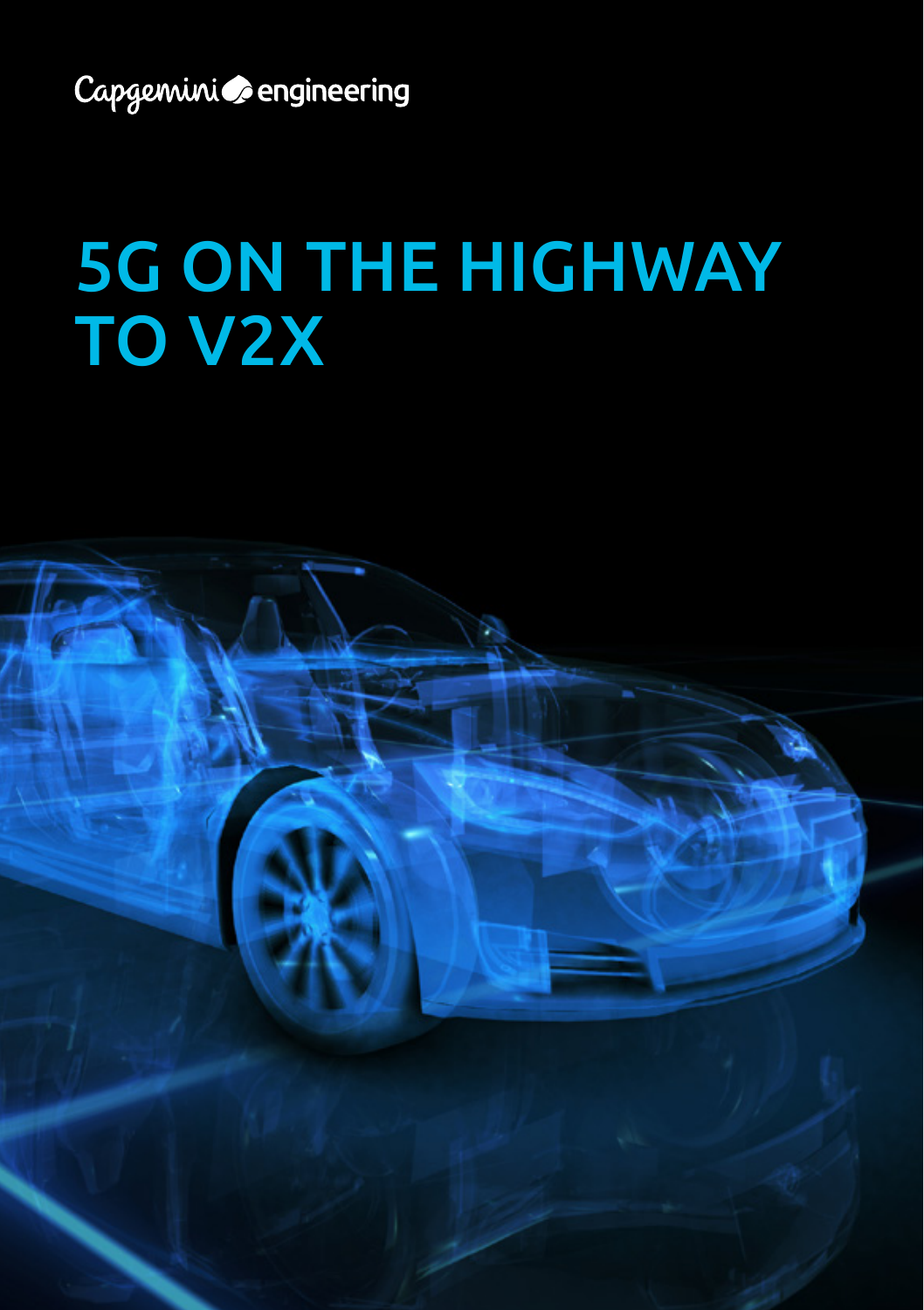## Table of contents

- **04…** Introduction connected and autonomous car market
- **05…** What is V2X?
- **06…** Why current standards are not enough for new market needs?
- **09…** V2X market roadmap and standards evolution
- **10…** Conclusion

# **4000 GB**

Of data per day will be used by one single, autonomous car

# **\$220 billion**

The global connected cars market was valued at \$220 billion in 2025. It is estimated to grow at a CAGR of 15% for the period: 2016 - 2025

# **18%**

Projected CAGR OF V2X market for the period 2017 - 2025, estimated to reach a valuation of \$99.55 billion in 2025

**2020**

5G connectivity enabled for the market

**15%**

Of all new cars sold will be fully autonomous by 2030

# **320 million**

Will be the number of connected cars in 2022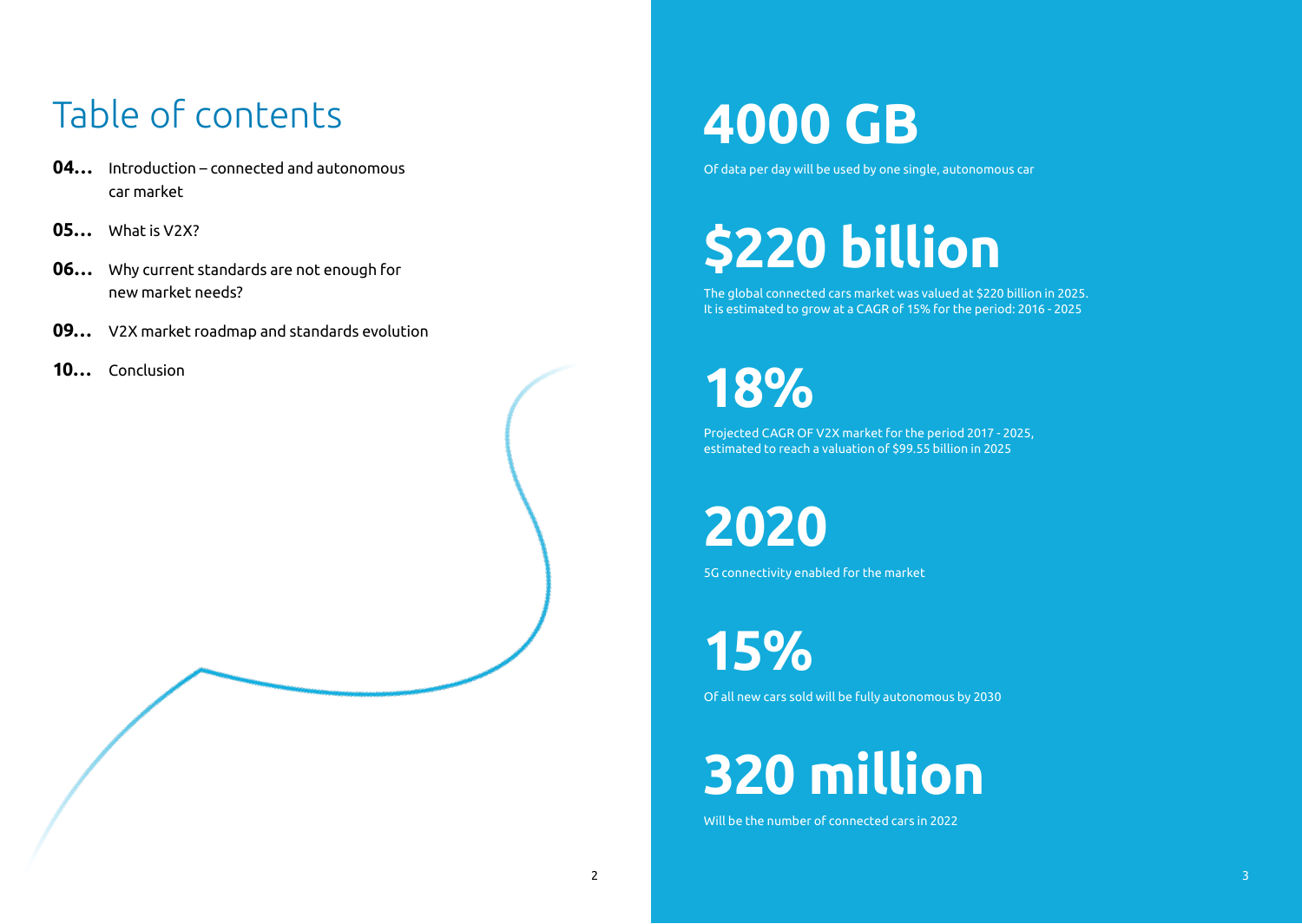## Market context and challenges

The booming automotive market, taking a step towards digitization and autonomous vehicles, is increasing the need for safe and secure connectivity.

**The new generation of vehicles need to deliver different types of applications in various domains such as infotainment, telematics, driver assistance, and autonomous driving with maximum reliability, safety, and privacy.** 

As a result, vehicles should be able to communicate not only with other vehicles, but also with pedestrians, roadside equipment, and the internet. Automobiles are taking a more proactive role by warning drivers of potential collisions with oncoming vehicles, monitoring intersections, gathering real-time traffic information pieces, and exchanging incident alerts and emergencies with quick response and paramedic services.

**These use cases are collectively called Vehicle to Everything (V2X) connectivity and communications. The global V2X market is projected to grow and reach a valuation of around \$100 billion in 2025 at a double-digit CAGR of 18% between 2018 and 2025.**



## What is V<sub>2</sub>X?

Vehicle-to-Everything (V2X) communication is a term that aggregates many different acronyms depending on the type of peer the vehicle communicates with:

- V2I (Vehicle-to-Infrastructure): to communicate with Road Side Units (RSU)
- V2V (Vehicle-to-Vehicle): to communicate between vehicles, without the telecom network
- V2P (Vehicle-to-Pedestrian): to proactively scan for pedestrians or bicycles. Various terminals are expected to aid V2P – such as smartphones, walking sticks, strollers, bicycle lights, and bicycle navigators
- V2D (Vehicle-to-Device): to communicate with smart devices such as smartphones. smart keys, and car trackers
- V2G (Vehicle-to-Grid): for electrical vehicles to communicate with the power grid
- V2M (Vehicle-to-Motorcycle): to communicate with motorcycles
- V2N (Vehicle-to-Network): to communicate with a mobile network and network connectivity

V2X can be used in many different ways to improve road safety while making efficient use of existing smart traffic infrastructure. Most of the use cases are part of the following categories:

• Platooning: the formation of a convoy in which the vehicles are much closer together than can be safely achieved with human drivers, making better use of road space, saving fuel, and making the transport of goods more efficient

- Cooperative driving: vehicles can use V2X and work together to minimize the disruption caused by lane changes, sudden braking, and exchanging real-time pieces of information with panels and traffic lights
- Queue warning: roadside infrastructure can use V2X to warn vehicles of queues or road works ahead of them so that they can slow down and avoid hard braking
- Avoiding collisions: each vehicle on the road could use V2X to broadcast its identity, position, speed, and direction. An on-board computer could combine that data with that from other vehicles to build its own real-time map of the immediate surroundings and alert the driver of any potential collisions
- Hazards ahead warning: V2X can be utilized to extend a vehicle's electronic horizon, so that it can detect hazards around a blind corner, obscured by fog or other obstructions, such as heavy vehicles or undulations in the landscape
- Increasing autonomous driving: along with other sensors and communications systems, V2X will play an important role in enabling vehicles to become increasingly autonomous.
- Driving assistance: leveraging Augmented Reality (AR) and supported by the huge bandwidth to provide driver assistance such as a real-time dashboard, heads-up navigation, and infotainment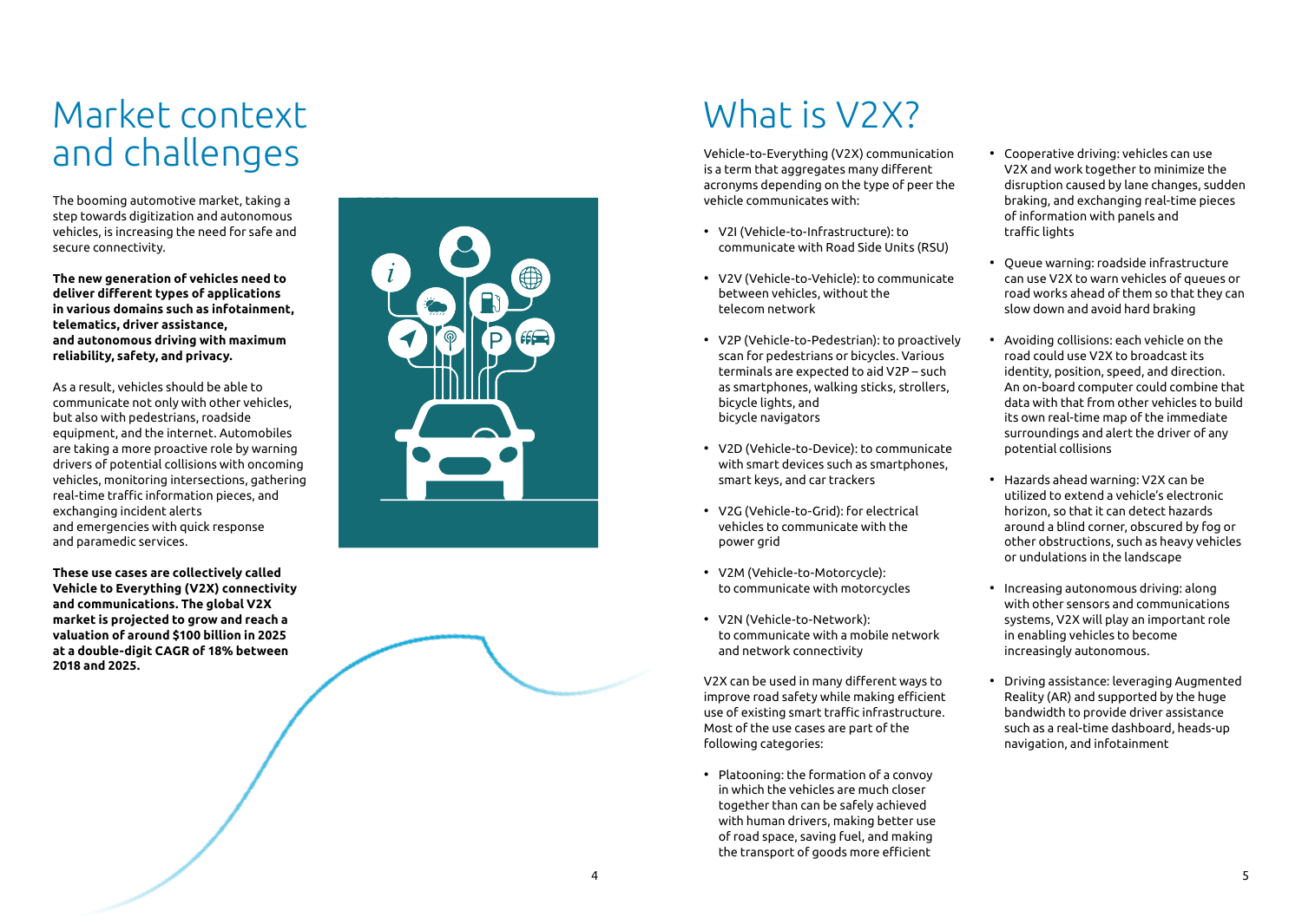### Why current standards are not enough for new market needs?

The different types of V2X applications require extreme connectivity performance – very low latency for real-time applications requiring <1millisecond delay, high security, ultra-reliable connectivity for safety issues, and enhanced mobile broadband to support AR (>1Gb/s). Two types of V2X communication standards are available in the market, depending on the underlying technology being used – WLAN (Wi-Fi) based, and cellular-based.



| <b>V2X standard</b>                   | Wi-Fi based<br><b>IEEE 802.11p</b>                           | <b>Cellular based</b><br>$C-V2X$                                                 |                                                   |
|---------------------------------------|--------------------------------------------------------------|----------------------------------------------------------------------------------|---------------------------------------------------|
| Launch                                | 2012                                                         | 2016                                                                             | 2018                                              |
| Comments                              | Designed for V2X                                             | V2X on top of LTE/4G                                                             | V2X on top of 5G                                  |
| Supported<br>applications             | Direct communications:<br>V <sub>2V</sub> , V <sub>2</sub> l | · Direct communications: V2V, V2l<br>· Indirect communications: V2N              |                                                   |
| <b>Functions</b>                      | Out-of-coverage<br>mode (direct V2V)                         | · Out-of-coverage mode (direct V2V)<br>· In-coverage mode (connected to network) |                                                   |
| Throughput or<br><b>interferences</b> | $\sim$ 6 Mbps (10 MHz<br>bandwidth) / High level             | $~50$ Mbps<br>(10 MHz bandwidth)<br>/Low level                                   | ~10 Gbps V2N and<br>> 100 Mbps V2V<br>/ Low level |
| Maturity                              | $\bigoplus$ $\bigoplus$ $\bigoplus$                          | $+$ $+$                                                                          |                                                   |
| <b>Massive</b><br>connectivity        | 0                                                            | $\boldsymbol{\Theta} \boldsymbol{\Theta} \boldsymbol{\Theta}$                    | 00000                                             |
| Range                                 | $\bigoplus$                                                  | $\bigoplus$ $\bigoplus$ $\bigoplus$                                              | $\bigoplus$ $\bigoplus$ $\bigoplus$               |
| <b>Reliability</b>                    | $\mathbf{\Theta}$                                            | $\bm{\Theta} \bm{\Theta} \bm{\Theta}$                                            | $\mathbf{\Theta} \mathbf{\Theta} \mathbf{\Theta}$ |
| Latency                               | $\bigoplus$ $\bigoplus$ $\bigoplus$                          | $\bigoplus$ $\bigoplus$ $\bigoplus$                                              | Ultra-low(<1ms)                                   |
| Standard<br>compatibility             | Wi-Fi family only                                            | $\bm{\Theta} \bm{\Theta} \bm{\Theta} \bm{\Theta}$<br>2G/3G family                | 88888<br>2G, 3G, 4G, and Wi-Fi                    |
| Mass market<br>appeal                 |                                                              |                                                                                  |                                                   |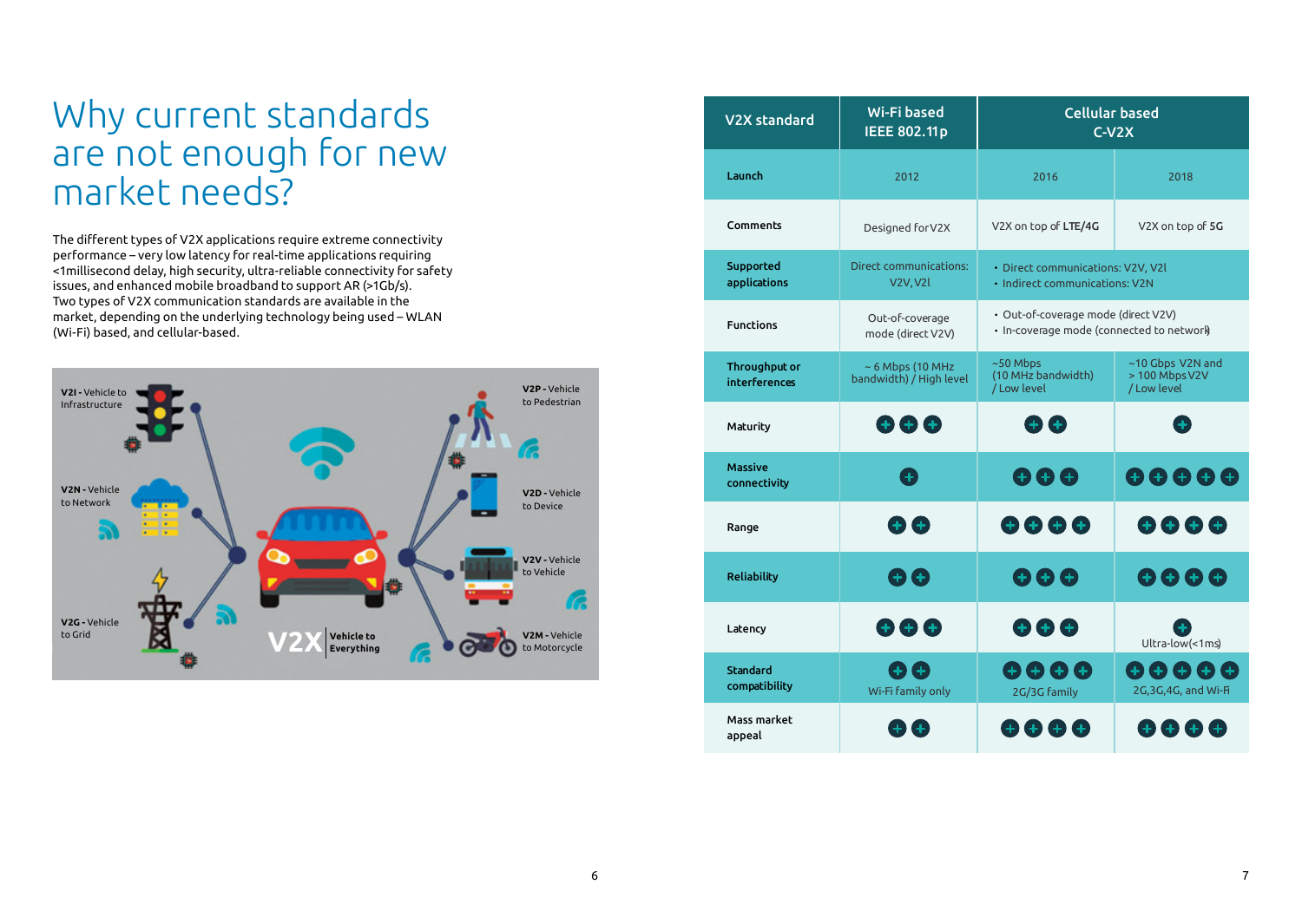In reality, neither the Wi-Fi-based IEEE 802.11p nor the LTE/4G based C-V2X has a clear advantage over the other. Some applications are better suited to IEEE 802.11p while others perform better on LTE/4G C-V2X.

Automakers like General Motors and Toyota back the Wi-Fi-based IEEE 802.11p. The U.S. government has also invested millions of dollars in this technology that allows cars to link to smart traffic lights. This standard has been available on the market since 2012 and has demonstrated high reliability. However, no major evolutions have taken place and the performances will be limited to meet future requirements of vehicles' connectivity.

C-V2X has the support of almost all mobile operators, leading mobile equipment makers, and automakers including Audi, BMW, Daimler, Ford, PSA, SAIC, Tesla, and Toyota, along with chipset manufacturer Qualcomm.

The biggest expectation in C-V2X is the introduction of 5G to meet the different connectivity requirements for the different use cases. In the 5G era, C-V2X will be able to support:

• The formation of a convoy in which the vehicles are much closer together than can be safely achieved with human drivers, making better use of road space, saving fuel, and making the transport of goods more efficient

- Very precise positioning and ranging to support cooperative and automated driving
- High throughput and low-latency connectivity to enable the exchange of raw or processed data gathered through local sensors and live video images
- High throughput to build local, dynamic maps based on camera and sensor data. This data can be distributed at street intersections to exchange information with cars and local authorities. For example, C-V2X could be used to supply a driver or an on-board computer with a bird's eye view of an intersection or see-through capability when driving behind a truck.
- Very low latency and high reliability to support high-density platooning

Moreover, 5G will be able to support a very large number of simultaneous connections in a small geographic area, enabling each vehicle to gather more information about its immediate surroundings.

## V2X market roadmap and standards evolution

Capgemini Engineering expects target deployment of C-V2X worldwide in the second part of 2020.

The C-V2X roadmap will benefit enormously from the introduction of 5G technologies in the coming years. Most of our modern cars already have LTE/4G systems and this makes it easy to upgrade to 5G, owing to the common, standard backbone.

C-V2X will continue to evolve as a part of the 5G roadmap to improve performances – with 3GPP Releases 16 and 17, 5G will add advanced V2X features with a longer range, higher density, very high throughput and reliability, submeter positioning, and ultra-low latency.